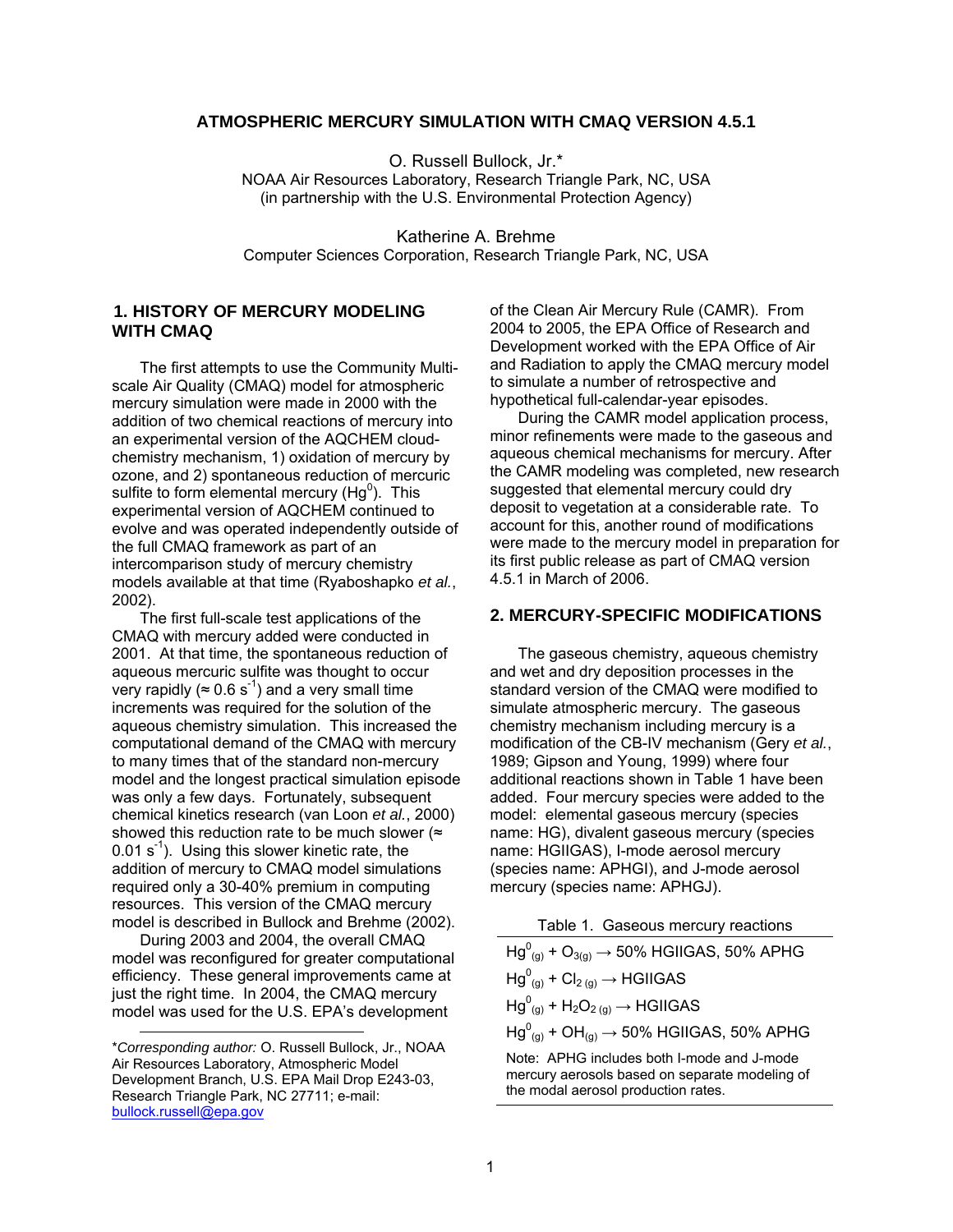It should be noted that "divalent gaseous mercury" is a term describing all chemically-stable oxidized gaseous compounds of mercury believed to exist in the atmosphere. No method currently exists to measure the ambient air concentrations of each of the individual mercury compounds that may exist. Instead, gaseous atmospheric mercury can be measured as two components; 1) elemental gaseous mercury which is rather inert, and 2) divalent gaseous mercury which is more water soluble and chemically reactive. Due to its special properties, divalent gaseous mercury is often referred to by the operational term "reactive gaseous mercury" or "RGM".

Simulation of mercury also involves a treatment of aqueous chemistry with a special version of the AQCHEM routine, a treatment of aerosol dynamics with a special version of the AE3 code, and simulation of chlorine using the capability added with CMAQ version 4.5 (CMAS, 2005). The cloud chemistry mechanism in AQCHEM has been modified to include seven aqueous mercury chemical reactions as shown in Table 2.

Table 2. Aqueous mercury reactions  $Hg_{(aq)}^0 + O_{3(aq)} \rightarrow Hg^{2+}_{(aq)} +$  products  $HgSO_{3\ (aq)}\rightarrow Hg_{\ (aq)}^0$  + products  $Hg(OH)_{2\ (aq)}$  +  $hv \rightarrow Hg^{0}_{(aq)}$  + products  $Hg_{(aq)}^0$  + OH $_{(aq)} \rightarrow Hg_{(aq)}^2$  + products  $Hg^{2+}$ <sub>(aq)</sub> + HO<sub>2 (aq)</sub> → Hg<sup>0</sup><sub>(aq)</sub> + products  $\overline{Hg}^{0}_{(aq)}$  +  $\overline{HOCI}_{(aq)} \rightarrow \overline{Hg}^{2+}_{(aq)}$  + products  $Hg^0_{(aq)}$  + OCl<sup>-</sup>(<sub>aq)</sub> →  $Hg^{2+}_{(aq)}$  + products

A schematic diagram of the entire aqueous chemical system for mercury is shown in Figure 1. Aqueous  $Hg^{2+}$  species are partially bound to suspended carbon and isolated from the redox chemistry based on a method adapted from Seigneur *et al.* (1998). As mentioned above, some aqueous chemical reactions of mercury are faster than the non-mercury reactions previously in the model. The iterative solution criteria used to solve the aqueous chemical system were modified to maintain numerical stability and accuracy. Solution of the aqueous chemical model with mercury added still requires an increase in the number of time steps. However, the increase in CPU time for the entire model calculation is now only 10 to 20% depending on the fraction of finite volumes where cloud water is present.



Figure 1. Schematic diagram of the aqueous mercury chemical system in CMAQ

## **3. MERCURY SCIENCE ADVANCES IN VERSION 4.5.1**

CMAQ version 4.5.1 contains a number of science updates for mercury beyond those described in Bullock and Brehme (2002). These updates were made to reflect new information published in the peer-reviewed scientific literature and to address comments from peer review panels that are convened periodically to evaluate EPA and NOAA research programs.

The gaseous mercury chemistry described in Bullock and Brehme (2002) was modified as follows: (1) the Hg<sup>0</sup> reaction with hydrogen peroxide assumes the formation of 100% divalent gaseous mercury rather than 100% aerosol mercury; (2) the  $Hg^0$  reaction with ozone assumes the formation of 50% divalent gaseous mercury and 50% aerosol mercury rather than 100% aerosol mercury; (3) the  $Hg^0$  reaction with hydroxyl radical assumes the formation of 50% divalent gaseous mercury and 50% aerosol mercury rather than 100% aerosol mercury; and (4) the rate constant for the gaseous HG + OH reaction was lowered slightly to 7.7 x 10<sup>-14</sup> cm<sup>3</sup> molecules<sup>-1</sup> s<sup>-1</sup> based on the lower range of the kinetic rate constant estimated by Pal and Ariya (2004).

An important limitation of the CMAQ mercury model previous to the v4.5.1 release was its lack of any explicit treatment for the exchange of  $Hg^0$ gas between the air and various underlying surfaces. It was assumed that dry deposition of  $Hg^0$  was relatively slow and was effectively compensated by the gaseous evasion of previously deposited mercury. This assumption was supported by the general observation of a stable global average concentration of  $Hg^0$  in air.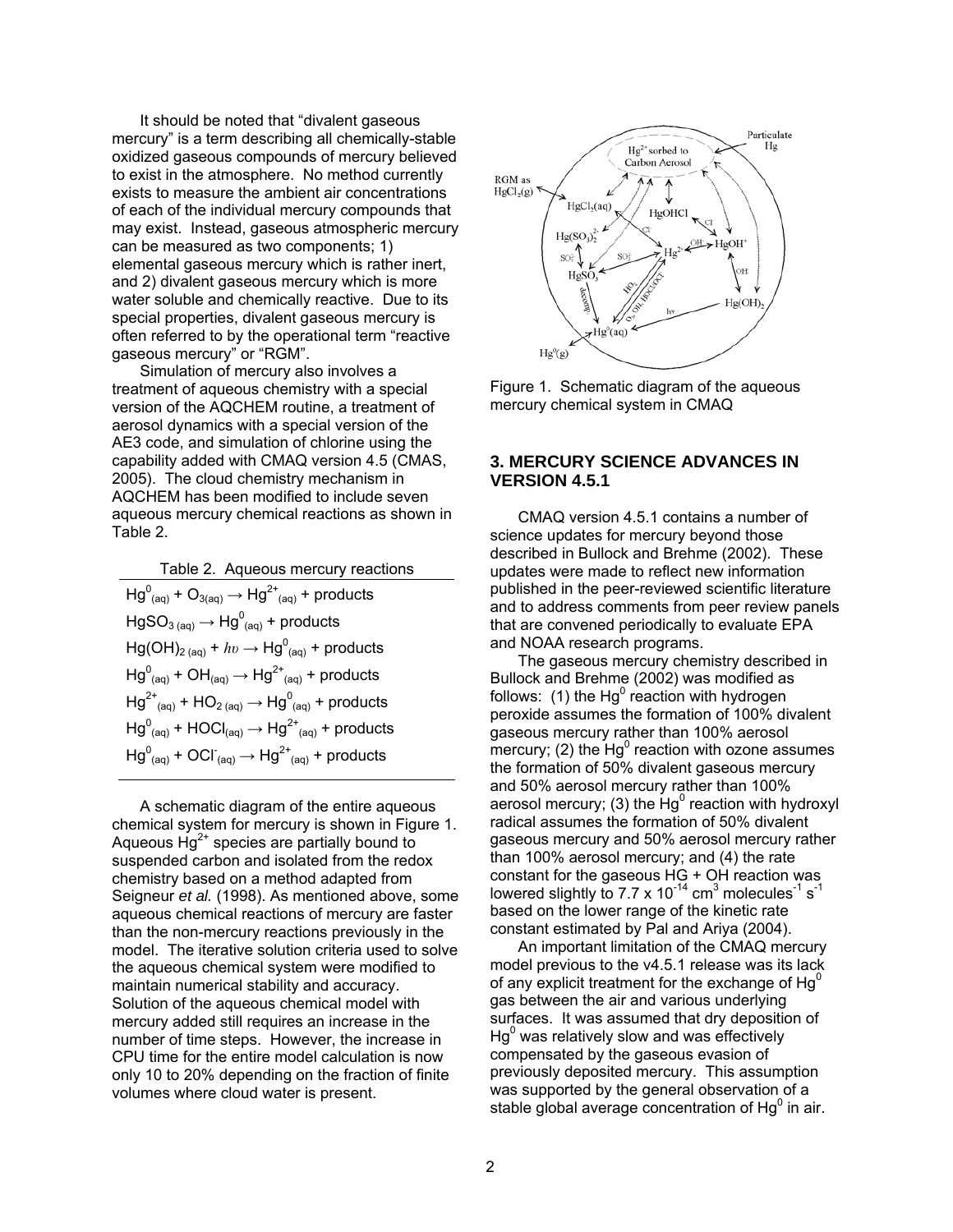More recently, chamber studies have demonstrated the ability of many types of vegetation to absorb or release  $Hg^0$  at a considerable rate depending on environmental conditions. While the factors controlling the balance of deposition and recycling of mercury may still not be completely understood, simulation modeling can provide a valuable tool for further scientific development. Thus, these separate and opposing fluxes were added to the model using the limited process information available today.

Dry deposition of  $Hg^0$  gas was added to the model with deposition velocity  $(V_d)$  values provided from the Meteorological-Chemical Interface Processor version 3.1 (MCIP v3.1). Important variables affecting the dry deposition of gases include molecular diffusivity, water solubility and vapor pressure. The molecular diffusivity of Hg $^0$  is obtained from Massman (1999) and its water solubility and vapor pressure are accounted for using a Henry's law constant from Clever *et al.* (1985).

The uptake of a gaseous substance to any surface is limited to some degree by the concentration of that substance already present in the surface materials. The current CMAQ model structure is not capable of simulating dynamic reservoirs of mercury in soils, water bodies and vegetation. To treat this limiting factor for dry deposition of Hg $^0$  to vegetation, a mesophyll resistance term was added to MCIP v3.1 in addition to the existing stomatal resistance term. A value of 5000 sec  $m<sup>-1</sup>$  for mesophyll resistance was determined through model experimentation to achieve dry deposition velocities during the growing season in the experimentally observed range of 0.01 to 0.2 cm  $s^{-1}$  (Lin *et al.*, 2006).

Water bodies, both fresh and saline, tend to be supersaturated with dissolved Hg<sup>0</sup> and thus represent a net emission source of  $Hg^0$  rather than a deposition sink (Rolphus and Fitzgerald, 2001 and references cited therein). For water bodies, the dry deposition velocity for Hg $^0$  is simply set to zero and evasion of Hg $^0$  is treated separately as described below.

Earlier versions of the CMAQ mercury model could simulate emissions of Hg $^0$  gas from naturally mercuriferous soils and geologic formations as defined by input data. Estimates of these natural  $Hg<sup>0</sup>$  emissions for development and testing of CMAQ version 4.5.1 were obtained from Seigneur et al. (2001). These first-time fluxes into the global mercury cycle are relatively small compared to the recycling emissions of mercury from soils, water bodies and vegetation from previous atmospheric deposition which is also included in the work of

Seigneur et al. (2001). If dry deposition of Hg $^0$  is treated, then recycling of previously deposited mercury must also be treated or model simulations will exhibit unrealistic depletion of Hg $^0$  air concentrations.

Atmospheric mercury deposition through both wet and dry processes is largely in the form of oxidized mercury. However, some fraction of deposited mercury is continually recycled to air mostly in the form of Hg<sup>0</sup> (Ericksen *et al.*, 2006 and references cited therein). Since we do not yet have the means to simulate dynamic reservoirs of mercury in surface materials, a rather simple approach to mercury deposition recycling is used. Previous CMAQ simulations of atmospheric mercury based on the previous "zero-sum" assumption for the effect of dry deposition and recycling of  $Hg^0$  were used to determine annual total deposition flux patterns for mercury in all forms. The recycling fraction of deposited mercury was set to one-half based on previous modeling by Seigneur et al. (2001). This annual flux of recycling mercury in the form of  $Hg^0$  was temporally scaled to the hourly surface skin temperature and hourly incoming solar radiation flux values obtained from MCIP to estimate recycled mercury emission rates for each hour of the simulation period. The recycling fraction of one-half was found to provide model simulations which show little or no long-term depletion of  $Hg'$ in the interior parts of the model domain relative to locations near the boundary. This is admittedly a rather arbitrary calibration of the model. However, no other method appears to be available given the current state of the science.

Emission of Hg $^0$  gas from vegetation has also been observed, usually when the ambient air concentration of Hg<sup>0</sup> is at or below the long-term average for the site in question. This potential emission source has been simulated using output data derived from a special version of the Biogenic Emissions Inventory System (BEIS) described in Lin *et al.* (2005). For each horizontal grid cell, whenever the hourly rate of emissions from vegetation estimated from the BEIS exceeded the hourly value obtained from the recycling mercury flux estimation described above, the BEIS-derived guidance was used as the recycling flux estimate.

All natural and recycling anthropogenic mercury emissions for CMAQ v4.5.1 applications are estimated during pre-processing before the model simulation is calculated. The methods of estimation used during the model development and testing are quite elementary and are by no means the only methods that could be employed for future applications. There are plans for future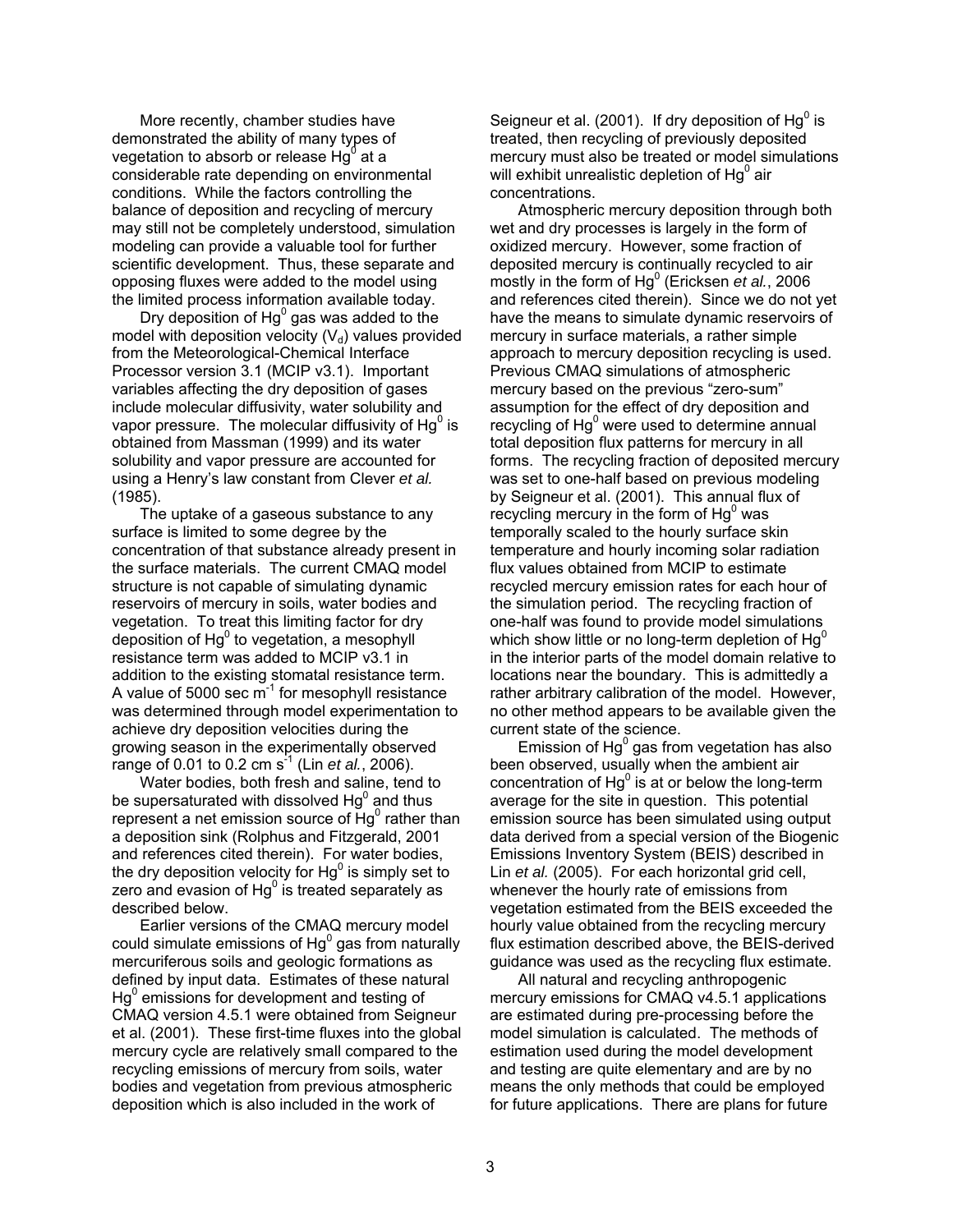versions of CMAQ to simulate air-surface exchanges of mercury as a two-way dynamic process once the controlling factors are better understood.

#### **4. TYPICAL MODEL APPLICATION PROCESS**

The CMAQ v4.5.1 model code can be retrieved from the CMAS website. The mercury version of the CMAQ Chemical Transport Model (CCTM) is part of the v4.5.1 public release of March 2006. The CCTM requires four types of input files: J-value files, meteorology, emissions and initial condition/boundary condition (IC/BC) files.

J-value ASCII character files, one per simulation day, contain data for the photolytic gas reactions. The reactions in these files are calculated by the routine JPROC, which requires input data tables for each reaction. The reactions in J-value files must match the photolytic reaction names in the CCTM.

Meteorology files are in binary NETCDF format, created by MCIP. Several files are needed per model day; some are 3-dimensional, some are 2-dimensional, and one is for the lateral boundary only, depending on the meteorological variable in question. The user must ensure that all of the variables needed for the CCTM are included in the proper files, since MCIP has gone through revisions which have changed the output variable lists as model requirements have changed. Meteorology files can cover a larger area than the horizontal model domain since the CCTM can horizontally window the meteorological data. The user must ensure that the vertical sigma levels are consistent with the other input files.

Emissions files are also in NETCDF format and are created by SMOKE, with one file per simulation day. For the mercury CCTM, emissions need to include the CB-IV criteria species plus the emitted mercury species (HG, HGIIGAS, APHGI) and molecular chlorine gas (CL2). Emissions of recycling mercury from water bodies, soils and vegetation present a special problem that must be considered when dry deposition of  $Hg^0$  is simulated. No standard method exists for estimating these emissions, but future version of CMAQ may be able to treat them as internal model processes.

IC/BC files can be static (temporally constant) values based on assumed vertical profiles of air concentration or time-variable based on previous larger-scale modeling. These data must match the modeling domain; the CCTM cannot extract

the proper data elements from a larger set. The internal start time of these NETCDF files must either be time independent, or the time must correspond to the model day that is being executed. The user can apply the same timeindependent IC/BC files repeatedly for different model days, or apply different IC/BC files for different model days. The initial condition file is only used at model start up, and the model output concentration file is used as the initial conditions to start the next model day.

After the input files are established, the user sets up the shell script to run the CCTM. For typical applications at the U.S. EPA, part of the script runs another script to ensure all the meteorology, emissions and IC/BC files exist, and exits if not. This script also assigns the inputs to the appropriate environment variables that the CCTM is expecting for that file, as listed in the FILES CTM.EXT include code. The CCTM is set to execute one model day at a time, usually in a loop in the script. For each day, the script must also include "setenv" statements to specify a horizontal grid definition file (e.g., setenv GRIDDESC griddesc.dat) and a vertical grid template file from which to extract the layering parameters (e.g., setenv LAYER\_FILE GRIDCRO3D\_\$model\_day). Any 3-dimensional meteorology file can be used for the vertical grid template file.

## **5. MERCURY IN CMAQ VERSION 4.6**

For CMAQ v4.5.1, the mercury model operates only with the CB-IV gas-phase chemical mechanism and the "AERO3" (AE3) aerosol module. For the CMAQ v4.6 code release, we will extend the mercury modeling treatments described above to work with the CB05 gas-phase chemical mechanism and the "AERO4" (AE4) aerosol module. The functionality of the mercury codes will also be coordinated with the special codes of the air toxics version of the CCTM so that a comprehensive one-atmosphere "model of everything" might be developed.

*Disclaimer - The research presented here was performed under the Memorandum of Understanding between the U.S. Environmental Protection Agency (EPA) and the U.S. Department of Commerce's National Oceanic and Atmospheric Administration (NOAA) and under agreement* DW13921548*. This work constitutes a contribution to the NOAA Air Quality Program. Although it has been reviewed by EPA and NOAA and approved for publication, it does not necessarily reflect their policies or views.*